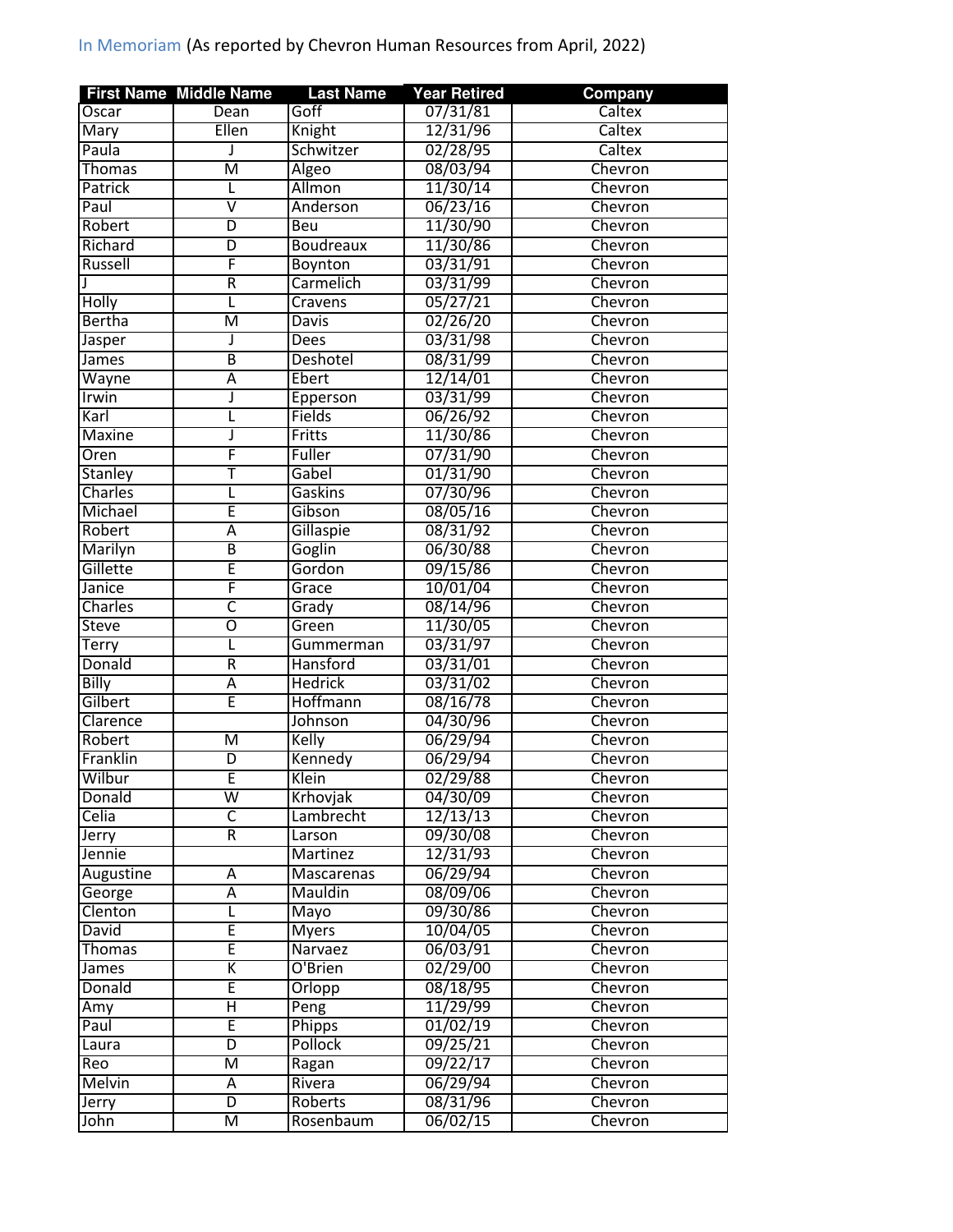| Emerson                | Έ                            | Rutherford       | 06/30/88 | Chevron |
|------------------------|------------------------------|------------------|----------|---------|
| Jack                   | $\overline{\mathsf{D}}$      | <b>Saunders</b>  | 06/01/14 | Chevron |
| Vivian                 | $\overline{\mathsf{M}}$      | <b>Short</b>     | 03/31/04 | Chevron |
| Robert                 | 5                            | Singenstrew      | 03/31/16 | Chevron |
| Darrel                 | D                            | Smuin            | 04/17/92 | Chevron |
| Edwina                 | B                            | Staudt           | 09/30/92 | Chevron |
| Harvey                 | B                            | <b>Stephens</b>  | 12/31/98 | Chevron |
| Joseph                 | D                            | Suryan           | 01/31/96 | Chevron |
| Richard                | D                            | Swindle          | 12/31/93 | Chevron |
| John                   | Η                            | Towner           | 06/30/83 | Chevron |
| Michael                | $\overline{\mathsf{s}}$      | Villalpando      | 12/14/20 | Chevron |
| Ruth                   | $\overline{\mathsf{B}}$      | Williams         | 12/31/89 | Chevron |
| Gerald                 | J                            | Wisdom           | 12/31/01 | Chevron |
| John                   | $\overline{\mathsf{S}}$      | Wolf             | 08/31/14 | Chevron |
| John                   | $\overline{\mathsf{N}}$      | Wood             | 03/31/95 | Chevron |
| R                      | $\overline{A}$               | Wynn             | 07/15/92 | Chevron |
| Floyd                  |                              | <b>Ziegler</b>   | 07/15/75 | Chevron |
| Forest                 | Ή                            | <b>Mathews</b>   | 10/31/85 | Getty   |
| Irwin                  | $\overline{\mathsf{M}}$      | Pontine          | 11/30/88 | Getty   |
| Richard                | $\overline{\mathsf{D}}$      | Swartz           | 09/30/84 | Getty   |
| Vincent                | $\overline{\mathsf{R}}$      | <b>Borkowski</b> | 02/06/86 | Gulf    |
| John                   | Ā                            | Condrasky        | 07/31/83 | Gulf    |
| Clyde                  | Ē                            | Graves           | 06/08/86 | Gulf    |
| Martha                 | Ē                            | Jepson           | 11/01/76 | Gulf    |
| Dorothy                | K                            | Leslie           | 04/01/73 | Gulf    |
| John                   | $\overline{\mathsf{D}}$      | Loughran         | 05/31/86 | Gulf    |
| Η                      | G                            | McIlvried        | 09/06/85 | Gulf    |
|                        |                              |                  |          | Gulf    |
| <b>Betty</b><br>Robert | L<br>$\overline{\mathsf{R}}$ | Mohler           | 06/30/82 |         |
| David                  | Ā                            | Agee<br>Arnold   | 11/30/88 | Texaco  |
|                        |                              |                  | 09/30/85 | Texaco  |
| Weldon                 | Ē                            | Aycock           | 12/31/90 | Texaco  |
| Robert                 |                              | <b>Bailey</b>    | 12/31/88 | Texaco  |
| Lois                   | $\overline{\mathsf{M}}$      | <b>Balfe</b>     | 12/31/96 | Texaco  |
| <b>Bobby</b>           | т                            | <b>Bradley</b>   | 05/31/96 | Texaco  |
| Gene                   | $\overline{\mathsf{P}}$      | Champagne        | 03/31/97 | Texaco  |
| William                | $\overline{D}$               | <b>Collins</b>   | 12/31/88 | Texaco  |
| Thomas                 | M                            | Comfort          | 06/30/85 | Texaco  |
| John                   | $\overline{D}$               | Conrad           | 12/31/88 | Texaco  |
| John                   | $\overline{\mathsf{D}}$      | Dusoe            | 12/31/88 | Texaco  |
| Julius                 | $\overline{\mathsf{C}}$      | <b>Engelking</b> | 08/31/87 | Texaco  |
| Frederick              | L                            | England          | 05/31/94 | Texaco  |
| <b>Neil</b>            | Η                            | <b>Fick</b>      | 04/30/85 | Texaco  |
| Donald                 | R                            | Gil              | 12/31/93 | Texaco  |
| John                   | Г                            | Hammons          | 05/31/99 | Texaco  |
| Myron                  | Г                            | <b>Harrison</b>  | 08/31/84 | Texaco  |
| Alton                  | Ō                            | Hayes            | 12/31/93 | Texaco  |
| Kim                    | L                            | Hibbard          | 10/31/01 | Texaco  |
| Carroll                | T                            | Jester           | 03/31/99 | Texaco  |
| Edward                 | $\overline{\mathsf{S}}$      | Komoski          | 08/31/88 | Texaco  |
| Tommy                  | τ                            | Lane             | 01/31/92 | Texaco  |
| Grace                  | M                            | Lloyd            | 12/31/86 | Texaco  |
| Mina                   |                              | Mehrain          | 01/31/99 | Texaco  |
| William                | $\overline{R}$               | Moreau           | 12/31/93 | Texaco  |
| James                  | J                            | O'Loughlin       | 12/31/93 | Texaco  |
| Howard                 | K                            | Parker           | 02/28/99 | Texaco  |